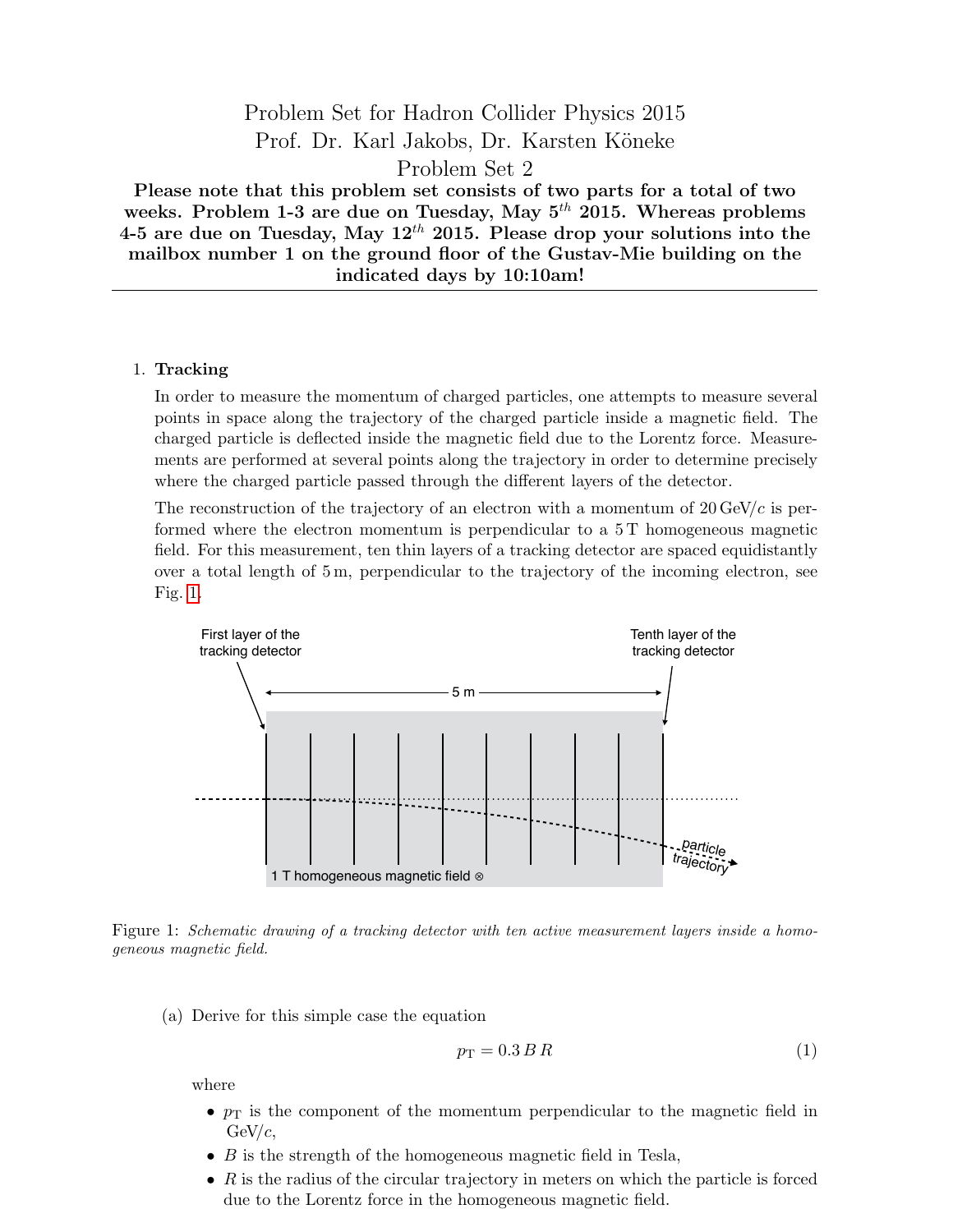Calculate with this formula the radius of curvature  $R$  of the charged particle and the angle of deflection. What is the minimum momentum that a charged particle must have in order to reach the last active layer of the tracking chamber? [1 point]

(b) The individual layers of the tracking detector have a spacial resolution of  $200 \mu m$ . What is the relative momentum resolution  $\sigma(p_T)/p_T$ ? You can neglect the term describing multiple scattering. (Hint: You can use the "Reviews" of the "Particle Data Group" (http://pdg. lbl. gov/), especially chapter 33.11. Furthermore, you need the law of uncertainty propagation of independent sources of uncertainty  $\sigma(y)$ 

s  $\sum_i \left[ \left( \frac{\partial y}{\partial x_i} \right)$  $\overline{\partial x_i}$  $\int_0^2 (\sigma(x_i))^2$ , in order to go from the uncertainty on the curvature to the uncertainty on the momentum.)  $[2 \text{ points}]$ 

(c) Assume this tracking chamber is followed by a calorimeter which has a relative energy resolution for charged pions of

$$
\frac{\sigma(E)}{E} = \frac{80\%}{\sqrt{E \text{ (GeV)}}} \oplus 5\% \,. \tag{2}
$$

Would you rather use the calorimeter or the tracking chamber to measure the energy of a charged pion with a momentum of  $3 \text{ GeV}/c$ ? How about a charged pion with a momentum of  $300 \,\text{GeV}/c$ ? Justify your answer. [1 point]

### 2. Electromagnetic showers

The aim of the following exercise is to get a handle on the features of an electromagnetic shower. A very schematic model for the shower is the following. After each radiation length  $X_0$ , the number of particles is doubled (at the first stage, after one radiation length, an incoming electron emits a photon. After another radiation length, the electron will radiate a photon, while the photon produced in the first interaction creates an electron-positron pair, and so on...). Assume that at each stage, the energy is split equally among the particles emitted in one interaction. The multiplication process continues until the energy of the particles reaches the critical energy. Determine:

• The number of particles present in the shower as a function of the shower depth.

[1 point]

• The dependence of the shower maximum (that is, the position at which the number of particles is maximum) on the incoming primary particle energy and the calorimeter critical energy. [1 point]

# 3. Hadronic showers

The aim of this exercise is to get a handle on why hadronic particles in non-compensating calorimeters have a response that depends in a non-linear way on the incoming particle energy.

Assume that a hadronic shower is made up of two components: a pure hadronic component and an electromagnetic component.The pure electromagnetic component consists of mainly  $\pi^0$ s produced in a hadronic decay that immediately decay through  $\pi^0 \to \gamma \gamma$ . Non-compensating calorimeters are characterized by the fact that the electromagnetic and hadronic component of the hadronic shower have a different response. This, combined with the fact that the relative importance of the electromagnetic and hadronic components of the shower are energy dependent, makes the calorimeter response to hadrons non-linear.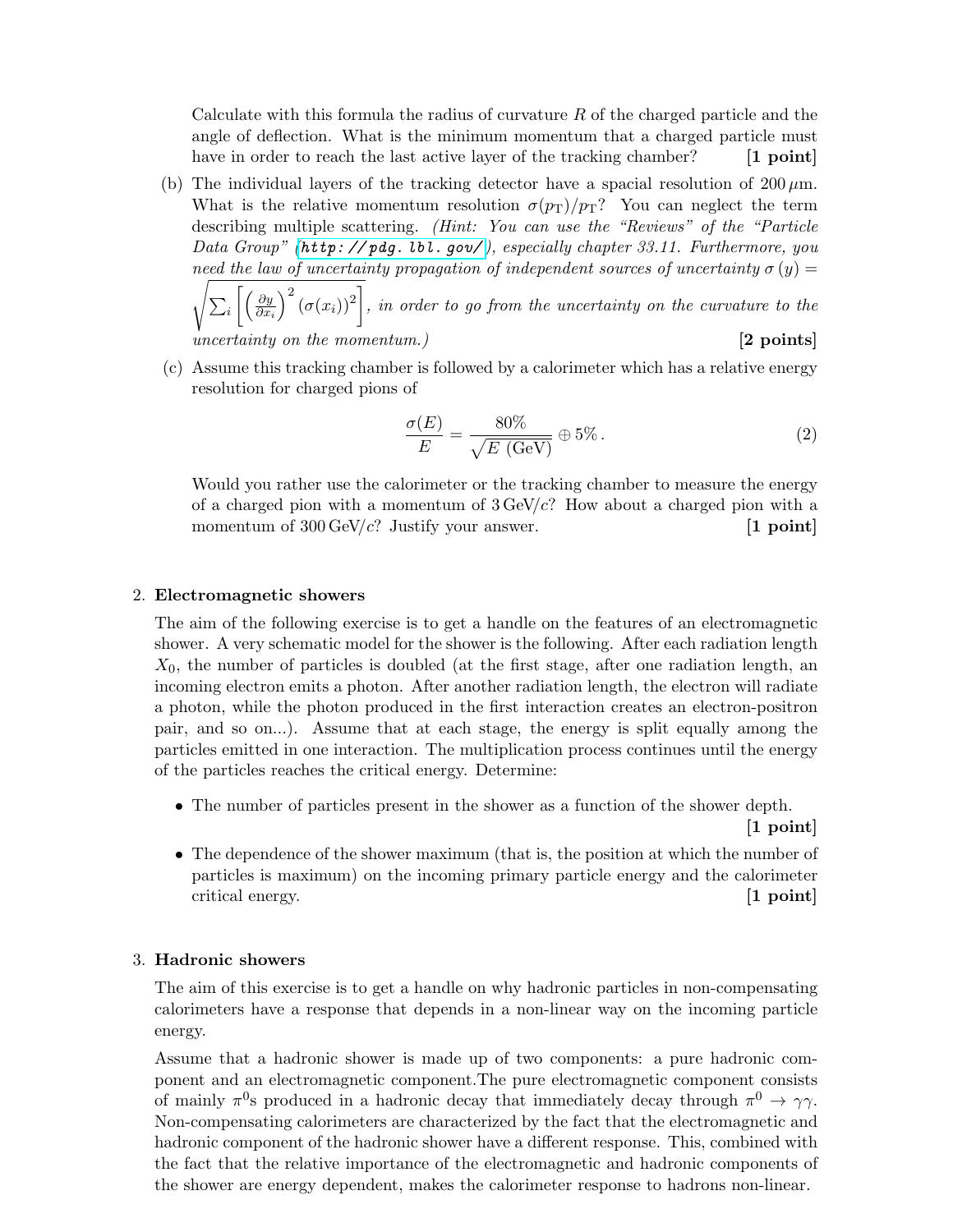Let's say that if the incoming pion energy is  $E$ , than a fraction  $f_0$  of this will be seen in the form of photons from  $\pi^0$  decays, and measured with a response 1. The remaining incoming energy will be measured with a response  $h < 1$ .

• Write down an expression for the pion energy response, as a function of  $E, f_0, h$ .

$$
[1\,\,\mathrm{point}]
$$

• Write down an expression for the so-called  $e/\pi$  ratio, that is, the ratio of the energy measured in the calorimeter for an electron and a pion of the same incoming energy.  $|1$  point

We now want to get an insight on the  $f_0$  dependency on the pion energy. We therefore assume that on each interaction, the available energy is equally split among two charged pions and one neutral pion, until a threshold  $E_0$  for pion production is reached.

• Compute the dependency of  $f_0$  on the incoming pion energy. [1 point] The following formulas might be helpful:

$$
\sum_{0}^{n} x^{k} = \frac{1 - x^{n+1}}{1 - x}
$$
\n(3)

$$
\alpha^{\log \beta} = \beta^{\log \alpha} \tag{4}
$$

• Determine the resulting  $e/\pi$  ratio as a function of the incoming particle energy and plot the result using your favorite program, e.g., ROOT, Mathematica, Maple, Wolfram Alpha,.... [1 point]

The following exercises are meant to make you familiar with the Pythia event generator and with ROOT (<https://root.cern.ch>). Please attempt at least the setup and running of one example before you come to the exercise group session on Thursday, May  $7^{th}$ , such that technical problems can be solved there.

# 4. Basics of event generation

Event generators are important tools in particle physics. They are used to simulate the generation of high-energy collisions as taking place in real life collider experiments. We want to get a first look at the basic functionality of those programs. As an example, we will use Pythia 8. Download and install the Pythia event generator (available at <http://home.thep.lu.se/~torbjorn/Pythia.html>). Follow the instructions given there. You can find the online manual for this event generator at <http://home.thep.lu.se/~torbjorn/pythia82html/Welcome.html>.

(a) After compilation, try and understand the main01 program from the examples directory (Type: "make main01" in this directory in order to compile the code). Attach the log of this example number 1. [1 point]